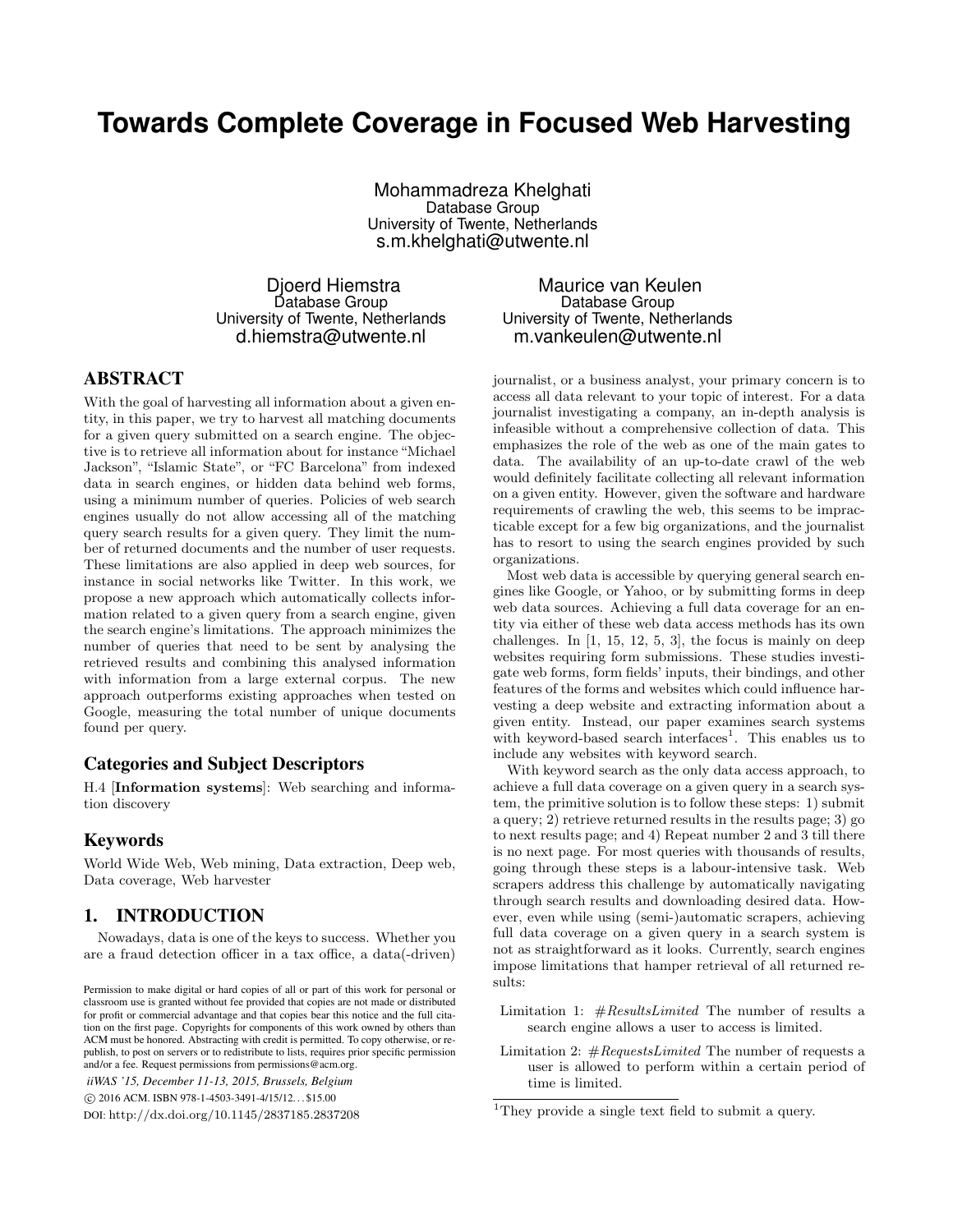Figure 1: Problem Definition



It is also worth mentioning that general search engines are designed to help users in finding answers to specific questions and not providing complete data coverage on a submitted query. For example, determining the location of a company's headquarters is not a challenging task with Google, or Yahoo search. However, retrieving all information about that company requires much effort if at all possible due to the above limitations.

This work relies on the potential power of search refinement techniques to uncover results beyond what a search engine allows a user to directly access due to  $#ResultsLimited$ and #RequestsLimited limitations. These techniques are typically based on adding extra terms to the initial query to obtain refined search results. We propose an approach which refines search results for the purpose of achieving full data coverage.

Problem Definition For a given query  $Q^{Coll}$ ,  $R^{Coll}$  is the set of all documents containing the query. A search engine that imposes #ResultsLimited limitation, prevents users from accessing all these documents. With submitting  $Q^{Coll}$ , users cannot view more documents than a pre-determined number *l*. The *l* is the maximum allowed number but is not always the actual number of returned results. The returned results accessible for users for query  $Q^{Coll}$  is defined as  $\tilde{R}^{Coll}$ . Therefore, we have  $|\tilde{R}^{Coll}| \leq l$ . In case of overflowing queries<sup>2</sup>, we have  $l \leq |R^{Coll}|$  which leads to  $\tilde{R}^{Coll} \subset R^{Coll}$ . The documents returned for  $Q \; (\tilde{R}^{Coll})$ cannot exceed the l. To retrieve all members of  $R^{Coll}$ , we form a new query  $Q^{Sample}$  by adding a term T to the  $Q^{Coll}$ query  $(Q^{Sample} = Q^{Coll} + T)$ . The documents matching this newly formed query is referred to as  $R^{Sample}$  and the ones accessible by a user are defined by  $\tilde{R}^{Sample}$ . The documents present both in  $\tilde{R}^{Sample}$  and  $\tilde{R}^{C\delta ll}$  are defined as duplicates and referred to as  $D$ . We also define  $R^{Cum}$  as the union of all retrieved documents. Provided that  $\tilde{R}^{Sample}$  does not include only duplicates, it provides new documents from  $R^{Coll}$ . The Figure 1 models these definitions.

To obtain all documents in  $R^{Coll}$ , several iterations of query formulation could be performed. After each iteration of query reformulation and submission, the  $R^{Cum}$  and D are recalculated as shown in Formula 1. We continue query formulation and submission iterations till  $R^{Cum}$  equals  $R^{Coll}$ . Now, the main problem to be addressed is how to minimize the number of these iterations to have an efficient approach which complies also with the #RequestsLimited limitation.

$$
R_n^{Cum} = \bigcup_{i \in 1,n} \tilde{R}_i^{Sample}
$$

$$
D_i = \tilde{R}_i^{Sample} \cap R_{i-1}^{Cum}
$$
 (1)

In this approach, reformulating queries should be carried out with the aim of obtaining as many new results as possible for each query. Maximizing the number of new results means submitting queries which return as many documents as  $l$ while minimizing the number of D. This defines the goal of this work as follows:

#### Our goal: Collecting the biggest possible set of documents in a search system that match a given query by posing the least possible number of requests.

Therefore, maximizing  $\tilde{R}^{Coll} = l$  while minimizing D are necessary requirements to achieve this goal. Minimizing duplicates becomes complicated with the presence of ranking bias and query bias [4]. Search engine's ranking algorithms (e.g. Google Page-rank) and selection of the initial query favour some documents more than others to be returned by the search engine.

Therefore, we define the main challenge in this paper as finding counter-measures for biases generated by ranking algorithms. These biases cause same documents to be ranked always high among returned results and therefore always present in  $\tilde{R}^{Coll}$  and  $\tilde{R}^{Sample}$ s which leads to a big D. To meet this challenge, several approaches are suggested, implemented, and compared in this paper. We test our approaches on Google, which claims to search 100 PB of Web data  $(60 \text{ trillion URLs})^3$ . Google imposes both #ResultsLimited and #RequestsLimited, and ranking bias through its Page-Rank algorithm.

This work is a follow-up on our previous work published as a short paper [14]. In that short paper, we first introduced the problems in harvesting all the matching documents for a given query and suggested a number of approaches based on the information extracted only from an external corpus. In this work, we introduce a formal problem definition to further clarify the issue. In addition, In addition, the new concepts of Completeness and Relevance are introduced to give a better understanding of the topic. Also, instead of relying on external corpora, the returned results for query submissions are used as feedback mechanisms.

The next section is dedicated to related work. Then, Section 3 discusses solutions classified into three main categories. In Section 4, these solutions are tested and the results are analysed and presented. Finally, in Section 5, conclusions drawn from these results are discussed and areas for further research are identified.

## 2. LITERATURE STUDY

Deep Web harvesting In this work, we are interested in the methods that are applied to access deep web data either for sampling or harvesting websites. Recent studies on accessing deep web data focus mainly on websites requiring form submissions [1, 15, 12, 5, 3], studying the website form to achieve an efficient data access approach. For example,

<sup>&</sup>lt;sup>2</sup>An overflowing query is a query that produces more results than #ResultsLimited allows.

<sup>3</sup>Official Google Blog: http://googleblog.blogspot.nl/2008/07/weknew-web-was-big.html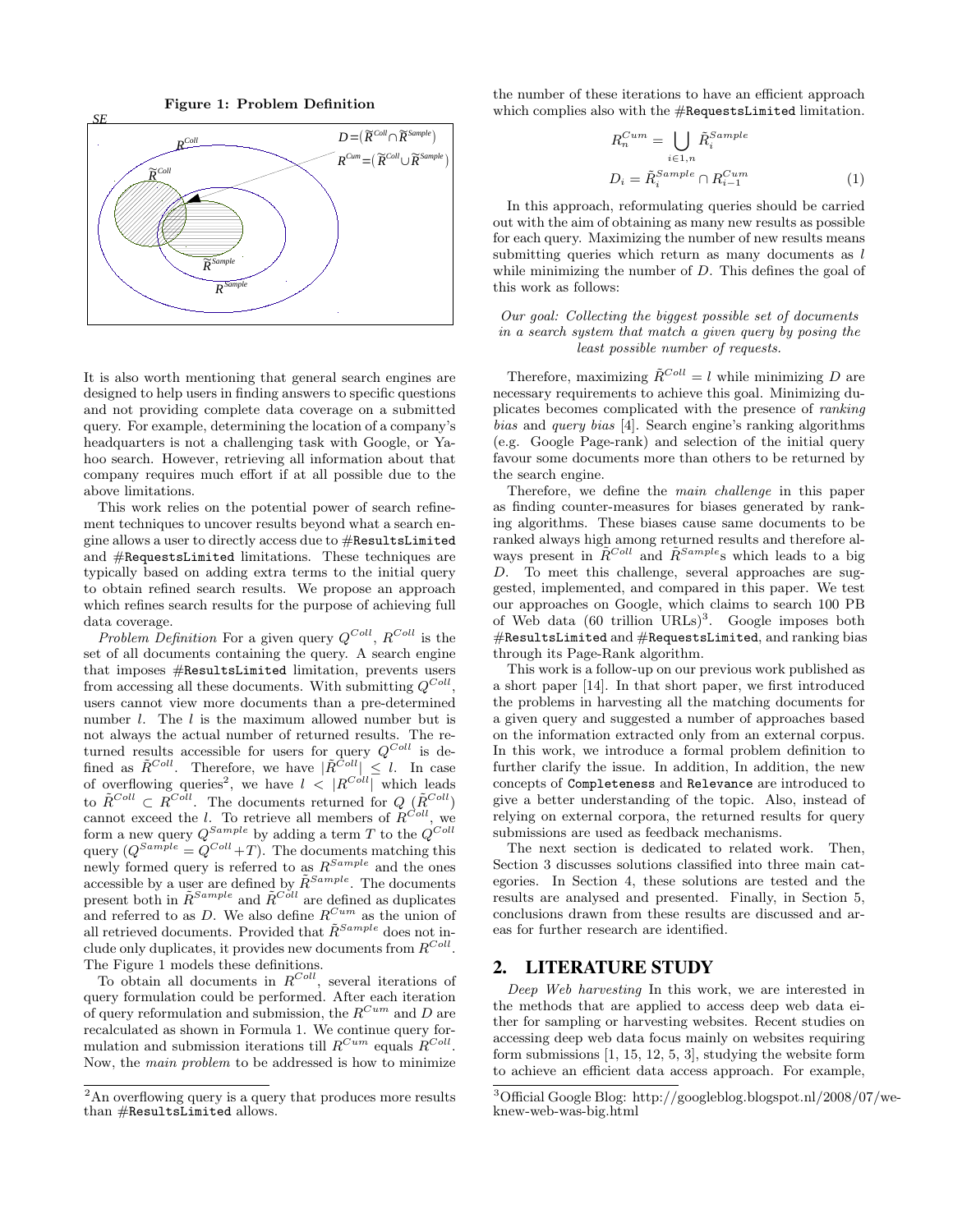in [15], authors investigate how to identify the values and types of different form fields, and how to efficiently navigate the search space of possible form input combinations to avoid unnecessary submissions leading to a more efficient source sampling process. Although the goal of these studies is not entity focused harvesting, the idea of devising different query generation plans in querying a data source is relevant. These studies focus on the features of forms, and require additional form analysis and extra knowledge.

Query-Based Sampling Accessing data in all diverse web sources with search interfaces follows a similar method, referred as query based sampling (QBS): submitting requests to get results pages. In QBS, by sending a query to the search engine, the set of returned results is considered as a sample of documents [6, 4]. Having produced a number of these samples, they are used in different statistical calculations (e.g. search engine size estimation, or quality test) where it is important to have randomly generated samples. However, in search engines like Google, the application of complicated ranking mechanisms violates this randomness assumption and accordingly generates uncertainties in the calculations. In sampling documents, factors such as chosen query, content of documents, ranking mechanism and many others affect the probability of a document to be selected and therefore the samples' randomness. Non-random samples make calculations based on QBS doubtful. To solve this, in [2, 13, 19], a number of different approaches are introduced. However, none of these approaches aim at reducing duplicates in samples but on keeping calculations free from the biases. Oppositely, in this work, we require an approach to remove biases effects in the generated samples resulting in a smaller D among them. Generating random or close-to-random samples can be considered as one of the counter-measures against generated biases.

Topical Crawling In focused crawlers which are also known as topical crawlers, a crawl starts from a user-provided set of data and collects results only for his given topics [17, 20]. The focus of these crawlers is to locate relevant pages without crawling all links. To guide this navigation, with the usage of available contextual information (e.g. links, and content of previously crawled pages), different techniques such as link analysis, automatic classification, text analysis, machine learning, and evolutionary algorithms are applicable [20] helping to estimate the relevance of a page to a given topic. These crawlers are designed for particular information needs expressed by topical queries or interest profiles [17].

Query Expansion Query expansion is the process of reformulating the original query with the goal of getting a better query that improves retrieval effectiveness, a query that is more likely to retrieve relevant documents leading to better top-k recall and precision [8]. Automatic query expansion techniques can be classified into five main groups according to the techniques used for finding the expansion features: linguistic methods, corpus-specific statistical approaches, query-specific statistical approaches, search log analysis, and web data [8]. The pseudo-relevance feedback from query-specific statistical approaches category is one of the more interesting approaches for the purpose of this paper where it is assumed that terms in retrieved documents are useful for the retrieval task and expanding the original query. The criteria for selecting among these terms can be based on a number of different features of the documents

and terms [7, 16, 8, 9, 11].

### 3. ENTITY-FOCUSED WEB HARVESTING

Before diving into solutions, we need to clarify two concepts; completeness, and relevance.

Completeness We formulated our goal as collecting "all information" available on the web for a given entity. Motivated by this goal, we consider the first step to gather all the pages including that information. As we will show in 4, this is still a challenging task. Having gathered all the relevant pages, the next step is to extract information. However, this is beyond the scope of this paper and is suggested as future work. Therefore, this paper focuses on finding the most efficient approaches to get the biggest possible coverage in terms of documents for a given entity.

Relevance Looking for an entity, we gather all the pages that contain that entity. These pages are downloaded and indexed. These pages are used to extract the entities. However, the focus is only on pages which include the same terms as the given entity and not the extracted entities.

To reach this data coverage, we send automatically generated queries to a search engine's API with the goal of retrieving all documents that contain a given entity with a minimum amount of query submissions. We compare the approaches by their capabilities to deal with #ResultsLimited and #RequestsLimited. The comparison is based on the average number of queries submitted to retrieve all documents for a given query. We distinguish three kinds of approaches. Section 3.1 describes ideal approaches, for which we estimate the number of queries needed in ideal (simulated) conditions. Section 3.2 describes approaches in which queries are reformulated by using an external corpus. Section 3.3 focuses on approaches inspired by the pseudo-feedback methods for query expansion. In this method, extracted content from the previously retrieved documents is the source for the query generation process.

## 3.1 Ideal Approaches

The approaches mentioned in this section are desirable or perfect but not easily realized. These are investigated with the sole purpose of improving the comparison of the introduced approaches. The Oracle Perfect approach [14] never retrieves a duplicate document. In this paper, we consider a more realistic goal by using a probability of retrieving a duplicate, which is more informative in comparison to the other approaches. This is discussed in more details in the Results Section.

#### *3.1.1 Oracle Perfect Approach*

To download all the matching documents for a given query from a search engine which imposes the #ResultsLimited and #RequestsLimited limitations, a perfect approach returns not only the maximum possible number of documents  $(l)$  but also only unique ones for each request submitting either the  $Q^{Coll}$  or the  $Q^{Sample}$ s. Submitting only the  $\frac{|R^{Coll}|}{l}$ number of requests will cover all matching documents [14]. In reality, this is not easily reachable cause of lack of information on ranking algorithms and term frequencies. With this information on ranking algorithms and term frequencies, one can divide the collection into exactly  $\frac{|R^{Coll}|}{l}$  subcollections. This is only accessible when you have full index access which does not happen in reality.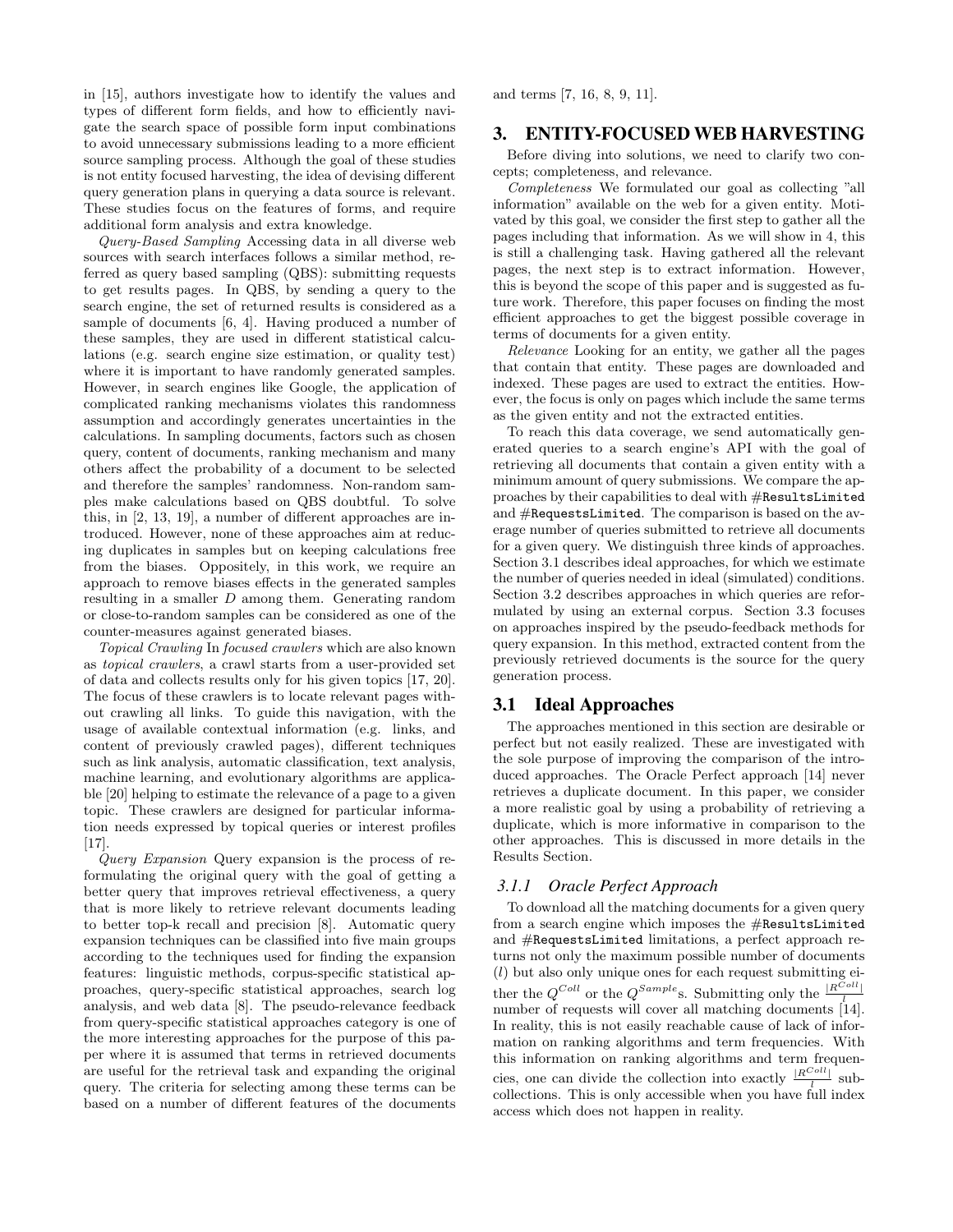#### *3.1.2 Probability Based Approach*

Provided that there is a uniform selection probability for all documents matching a given query in a search system, we have no bias in selecting documents to return as query results. This is only the case in search engines without query and ranking biases. These biases are direct results of ranking algorithms and the criteria of documents matching a given query to be returned as results. In a system in which all query results are drawn uniformly at random, we can generate random samples. With this assumption, statistical formulas can be applied to calculate the predicted number of duplicates and accordingly the number of unique results in a set of randomly generated samples. The following formula calculates the estimated number of unique documents and duplicates in any of the query submissions to a search engine.

$$
|R_n^{Cum}| = |R^{Coll}| - |R^{Coll}| * (1 - \frac{l}{|R^{Coll}|})^n \tag{2}
$$

Formula definition Formula 2 calculates the number of newly discovered documents through all submitted queries to a search engine. It is assumed that the documents have a uniform selection probability. In this case, this probability is defined as  $\frac{l}{|R^{Coll}|}$ . Consequently, the probability of a document not to be selected is defined as  $(1 - \frac{l}{|R^{Coll}|})$ . Now, the goal is to calculate these probabilities after  $n$  number of query submissions (sampling events). Keeping this in mind that having a unique document in the  $n^{th}$  sampling event requires that document not to be selected in the  $(n-1)$  previously generated samples. With  $(1 - \frac{l}{|R^{Coll}|})$  as the probability of a document not to be selected in one sampling event, through  $(1 - \frac{l}{|R^{Coll}|})^n$  the probability for a document not being selected in  $n$  sampling events can be determined. Multiplying this probability in the total number of documents matching the given query  $Q(R^{Coll})$  determines the number of not retrieved documents by the  $n$  number of previous query submissions. Subtracting this number from  $|R^{Coll}|$  gives the number of all the previously retrieved documents. The formula is verified by comparing its output with the results of a simulation in which random samples were generated to measure the number of duplicates and unique documents.

#### 3.2 List-Based Query Generation Approaches

In List-Based Approaches [14], the terms to be added to the seed query are selected from a list of words generated from an external corpus (ClueWeb09 dataset). In [14], three different List-Based approach are suggested based on selecting terms either with most, least or a pre-determined frequency to reformulate the original query. In [14], it is shown that the pre-determined frequency approach (LB-FixedFreq.) outperforms the other approaches. This approach is included in our experiments as the best performing approach of [14].

#### *3.2.1 Pre-determined Frequency Based Approach*

With the most and least frequent terms increasing the chance of maximum returned results and fewer duplicates respectively, this approach investigates a term frequency resulting in a trade-off between these two extreme cases. Considering each query submission as an independent event, the probability of having an overlap between two queries equals with the multiplication of the probability of each query  $(P(A\&B) = P(A) * P(B))$ . This is shown in Formula 3.

$$
\frac{|R^{Coll} \cap R^{Sample}|}{s^{SE}} = \frac{|R^{Coll}|}{s^{SE}} * \frac{|R^{Sample}|}{s^{SE}}
$$

$$
|R^{Sample}| = \frac{l * s^{SE}}{|R^{Coll}|} | (|R^{Coll} \cap R^{Sample}| = l) \quad (3)
$$

From this formula, with information on the number of documents matching the seed query, returned results and search engine size, a term can be found to formulate a new query returning at least  $l$  results. To get information on terms documents frequencies, full access to search engine index is necessary. As this is not possible in most of web search engines, pre-computed terms documents frequencies from an external corpus (such as ClueWeb [18]) can be used [13]. If the size of search engine is unknown, as discussed in [13], the size can be estimated by only using a few number of generated samples from search engine.

For example, assuming  $s^{SE} = 10^9$ , the number of English documents in ClueWeb as  $5 \times 10^8$ ,  $l = 100$ , and  $|R^{Coll}|$ for a given query to be  $4 \times 10^5$ , the following calculation could provide us with a term document frequency that has higher chance to result in samples of our desired size:  $\frac{100}{109}$  =  $\frac{4\times10^5}{10^9}$  \*  $\frac{x}{5\times10^8}$  ⇒  $x = 125000$ . This approach is referred to as *LB-FixedFreq.*.

#### 3.3 Feedback-Based Approaches

In this section, terms to reformulate queries are selected from the previously retrieved content. The criteria for this selection can be based on a number of different features of terms and documents.

#### *3.3.1 FB-Most Frequent Terms Based Approach*

Among the terms extracted from downloaded documents, the ones with higher frequencies have a higher chance in returning at least  $l$  results. This is the same principle as introduced in Subsection ??. This approach commences by submitting a query to the search engine. Then, having extracted the content of the results for the query, the most frequent word in that content is selected to be used in query reformulation. The final step is adding this most frequent word to the original query and submitting the constructed query to the search engine. With new results obtained from this query submission, these steps are repeated and new queries are formed and submitted. This process repeats till reaching a full data coverage for the original query. For example, with the goal of reaching full data coverage on the term "Vitol" which is an oil company, the term "Oil" appears as the most frequent term in the returned documents by search engine. The next step is submitting "Vitol"+"Oil". This approach is referred to as FB-MostFreq. approach.

#### *3.3.2 FB-Least Frequent Terms Based Approach*

In this approach, against the FB-Most Frequent Terms Based Approach, the least frequent terms are selected. The reasoning behind this difference is the struggle for minimizing the number of duplicates among the generated samples. For example, in the first step for covering all related documents for the term "Vitol", the term "damit" which is a German word is selected to be used in reformulating the query. This approach is referred to as FB-LeastFreq. approach.

#### *3.3.3 FB-Least from Last Approach*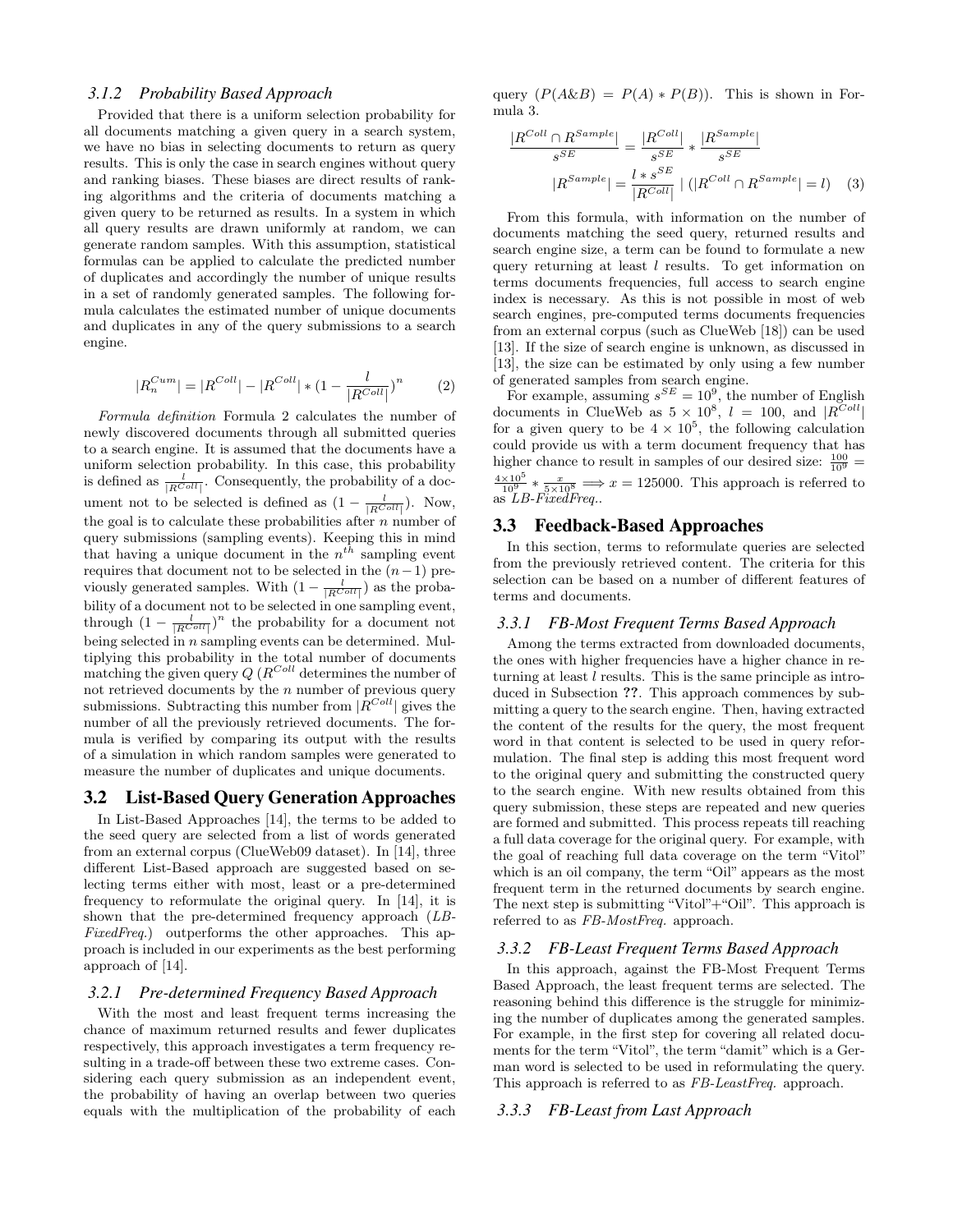In this approach, to counteract the effects of ranking algorithms of search engines in favouring a number of documents more than others, the terms for query reformulations are selected from the pages with lower ranks. This means the terms are selected from the documents present in the bottom of the returned results for a query. This is due to search engine's behaviour in returning more important and relevant pages always on top. Targeting the results in the bottom of the results list is for selecting terms which are negatively correlated with the original query and therefore, have higher chance in generating fewer duplicates among the samples. Therefore, in this approach, the least frequent word in the the last returned search result is selected to be used for query reformulation in next steps. This approach is referred to as FB-LeastFromLast approach.

#### *3.3.4 FB-Fixed Frequency Based Approach*

In Subsections 3.3.2 and 3.3.1, the most and least frequent terms in the retrieved documents are selected to reformulate queries. These frequencies represent extreme cases. The most frequent words represent higher chances in returning the most allowed number of queries and the least frequent terms produce potentially less duplicates. A balanced approach which includes both these cases is also in the interest of our investigation. In defining such an approach, the formula introduced in 3.2.1 subsection is applicable. This formula calculates a specific frequency that has higher chance to result in samples of our desired size  $(l)$ . However, this formula is applicable only in selecting terms from an external corpus with a pre-calculated list of terms and frequencies. To apply this formula to a feedback-based approach, it is required to determine the corresponding frequency in the retrieved documents with the resulted frequency from the mentioned formula. To do so, this formula is applicable:

$$
T.D.F.FeedbackText = \frac{|R^{Sample}| * |R^{Cum}|}{s^{SE}}
$$
 (4)

In this formula, the  $|R^{Sample}|$  is resulted from Formula 3 defined in 3.2.1. With the number of retrieved documents  $(|R^{Cum}|)$  and the size of search engine  $(s^{SE})$  known, the document frequency for the next term selection is determined  $(T.D.F<sup>FeedbackText</sup>)$ . It is assumed that the terms with this frequency in the retrieved documents have higher chance to result in samples of the desired size with fewer duplicates as this approach targets making a trade-off between the extreme cases of submitting the most and least frequent terms. This approach is referred to as FB-FixedFreq approach.

#### 3.4 Combined List-Feedback Based Approach

In the list-based approaches, the terms are selected from an external corpus with a specific pre-determined frequency. However, this frequency as a selection criteria does not offer any information about the potential relevance between terms and original queries. To include this missing information in the selection process, terms which are present both in the list of external corpus terms and in previously retrieved documents are selected. For example, as the next query after submitting "Vitol", we choose a term appearing in both the retrieved content and the list from the ClueWeb dataset. This helps to have both relevance and frequency effects in one approach. This approach is referred to as the Comb.LB-FB approach.

## 4. EXPERIMENTS AND RESULTS

## 4.1 Experiments Settings

Test Search Engine In this paper, we use Google as the biggest web search engine with one of the most complicated ranking algorithms as our test search engine. As support of keyword-search interface is the only prerequisite to apply any of the suggested approaches, targeting Google does not limit our findings. If the suggested approaches work for Google, they have a good chance in reaching good performance on any other website too.

Although Google is used only as an example of a search engine in our paper, we find it necessary to provide evidence to support the discussed prerequisites even for this example. In Google, a user can submit at most 100 queries a day [10]. Through our experiments, we noticed no more than 500 results are accessible for any submitted query. This number was dynamic but in all our experiments, it was less than 500. With Google Web Search API being depreciated, Google Custom Search, is actually capable of searching the entire web, but it suffers from the same limitations. As an alternative, Google Site Search eliminates #ResultsLimited at the expense of being able to search the entire web. Google Site Search permits you to search only a specific set of web sites. In consequence, your results are unlikely to match those returned by Google Web Search and also different from 'site:' search on Google.com. There are also costs for submitting more than 100 search queries per day.

Entities Test Set In our experiments, 120,000 queries were submitted to download information for four different entities ("Vitol", "Ed Brinksma", "PhD Comics", and "Fireworks Disaster"). These entities represent diverse types of entities; Company, Person, Topic, and Event. In addition to difference in type, we tried to cover queries with different estimated results sets sizes ranging from  $2 \times 10^4$  to  $5 \times 10^5$ .

Relevance Judgement In assessing an approach in achieving full data coverage on an entity, the amount of retrieved data is the decisive metric. However, it needs to be further clarified what is considered as retrieved data. In our experiments, we consider the number of documents returned by search engine for an entity  $(R^{Cum})$  as retrieved data. Therefore, all the retrieved documents that contain the searched keyword are considered as related. There are other possible options which are mentioned as future work. As all the documents contain the keywords, the more documents retrieved increases the chance to reach more completeness.

Evaluation Metric Assessing different approaches for one entity is straightforward by comparing the  $R^{Cum}$ s of all the approaches. However, the general performance evaluation of these approaches on all the entities is not possible only through comparing  $R^{Cum}$ s. With different results set sizes for entities, comparing  $R_{n_{Entity1}}^{Cum}$  with  $R_{n_{Entity2}}^{Cum}$  of the same approach does not reveal much information about its overall performance. While for a small results set, a few number of queries can cover all documents, for a bigger collection, that number of queries can just retrieve a very small part. Therefore, we evaluate each approach for a given entity by its distance from performance of the Probability-based approach for that entity (Section 3.1). This is calculated through Formula 5. These distances are calculated for all the other entities in the entities test set and averaged to represent the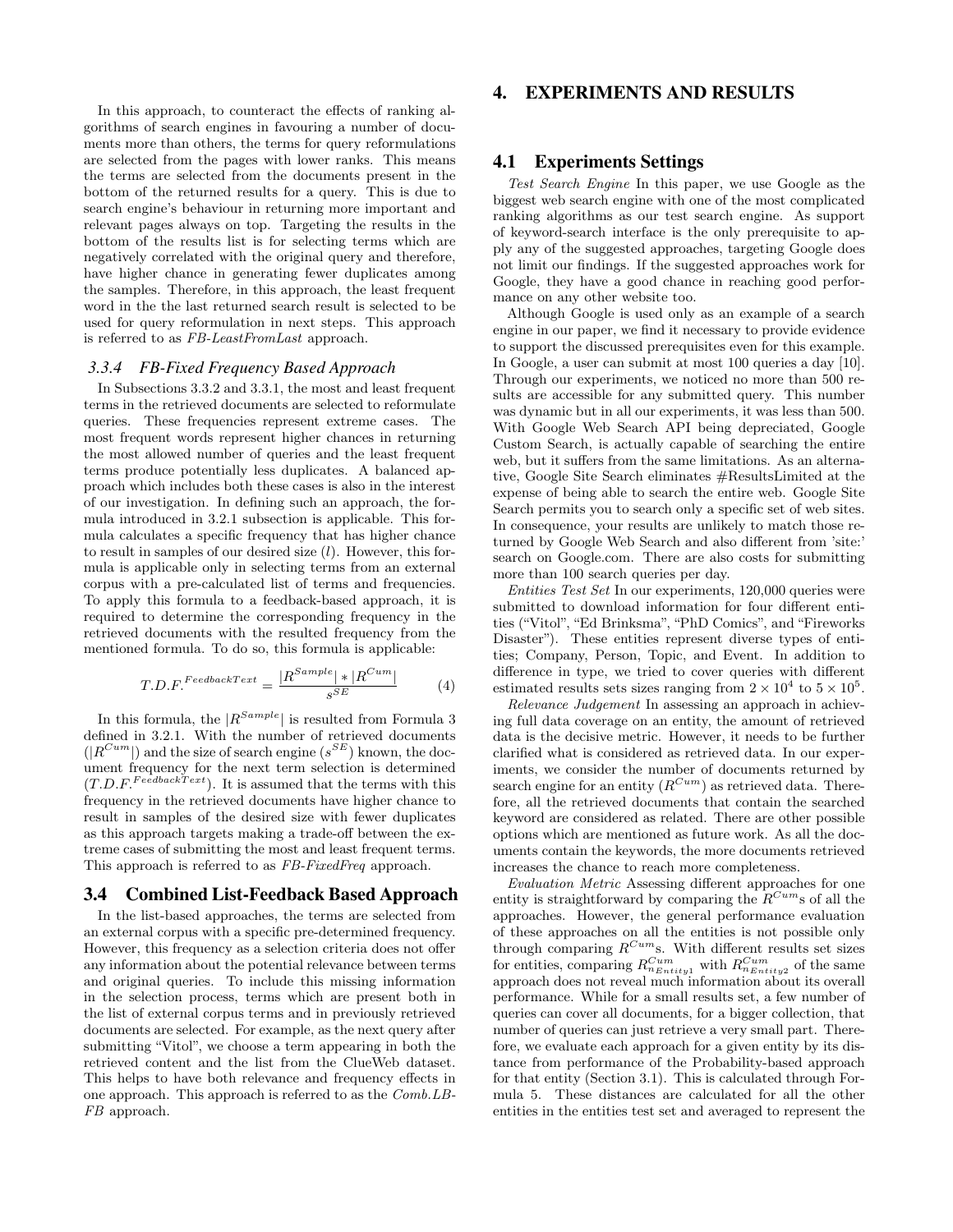

Figure 2: Retrieved Documents  $(R^{Cum})$  for Ideal approaches

general approach performance.

$$
Performance = \frac{|R_{nProb.Apr}^{Cum}| - |R_{nTest. Appr}^{Cum}|}{|R_{nProb. Appr}^{Cum}|} \times 100 \quad (5)
$$

Fixed l One of the main challenges for data coverage is the limitation on the number of returned results. In Google, this number is not fixed. In our experiments, this number changed from 200 to 500 even for the same query but at different times. It seems that Google acts randomly (or based on a set of reasons which are not known to us). This creates an uncertainty on the size of samples for our experiments. In all the experiments in this paper, the sample size is set to 100 to assist comparisons and increase reliability in conclusions. Practical Details There are also a number of small practical decisions like what to choose as the first query or the usage of quotation marks in the query (phrase queries) which should be noticed. In this work, we always submit queries between quotation marks.

#### 4.2 Results

In this section, the results of applying the introduced approaches in Section 3 to the test entities (Section 4.1) are presented. To establish a comparison baseline, in Figure 4.2, the Oracle Perfect, Probability, and simulation-based approaches (3.1.2) are compared in retrieving a collection of  $4 \times 10^5$  documents with  $l = 100$ . The Oracle Perfect outperforms the other approaches with all samples of the maximum size and no duplicates. The Probability-based approach performs worse than the Oracle Perfect but the same as the simulation-based. In both Probability-based and simulation-based approaches, the selection of documents is random.

The results of running the FB-Based approaches (Section 3.3) are shown in Figure 4.2. This figure plots the performances of the approaches in obtaining unique documents after each query submission. For an x-axis value, the approach with the highest corresponding y-axis value returns more unique documents. As observable from this figure, among the FB-Based approaches, the Comb.LB-FB approach outperforms the others.

To better understand the reasons behind this good performance, in Figures 4 and 5, the potential influences of sample size and number of duplicates are studied. In Figure 4, there are four scatter plots for four of the introduced approaches.



Figure 3: Retrieved documents  $(R^{Cum})$  for FB-Based approaches on one entity

In each of these scatter plots, each point shows the relationship between the sample size and the number of duplicates for each query submission. The sample size is plotted along the  $x$  axis, and the  $y$  axis gives the number of returned results. The pattern of the resulting points of plotting all the values for all the query submissions reveals the correlation between these two variables and the approach performance. This pattern gives an overall view on the samples sizes and their numbers of unique documents. In Figure 4, in each of the four graphs, the points in the top right corner represent samples of maximum size and fewer duplicates. To show how sample sizes and number of duplicates differ among the approaches, in Figure 5, the samples sizes and duplicates of all the FB-based approaches are shown separately in two different graphs. In Figure 5, the right graph shows the number of duplicates for each query submission and the left graph presents the samples sizes of the submitted queries. In the left graph, a dot placed higher than others present a sample with more number of results than other dots and hence it is more desirable. However, the points in the lower part of the right graph in Figure 5 are more desirable as they represent the fewer number of duplicates.

Figure 4.2 compares the performances of the approaches only for one entity, whereas Figure 4.2 compares the average performances of all the approaches for all the entities in the test set. These average performances are calculated through the Formula 5 in Subsection 4.1. For each entity, for all the iterations of query submissions, the performance of the Probability-based approach is calculated. For all the introduced solution approaches, their distances from this Probability-based approach are calculated. For all the other entities, these calculations are repeated. At the end, the average distances are calculated for each approach over all the entities. Using the Probability-based approach as a baseline enables a better comparison as the size of each entity is already included in the calculations. As it is observable from Figure 4.2, there are big gaps between each approach and the estimated probability. This emphasizes the effects of ranking algorithms of search engines.

## 4.3 Analysis

As illustrated in Figures 4 and 5, the key to success (having more data coverage) is bigger samples with fewer duplicates. However, there is a trade-off between these two goals.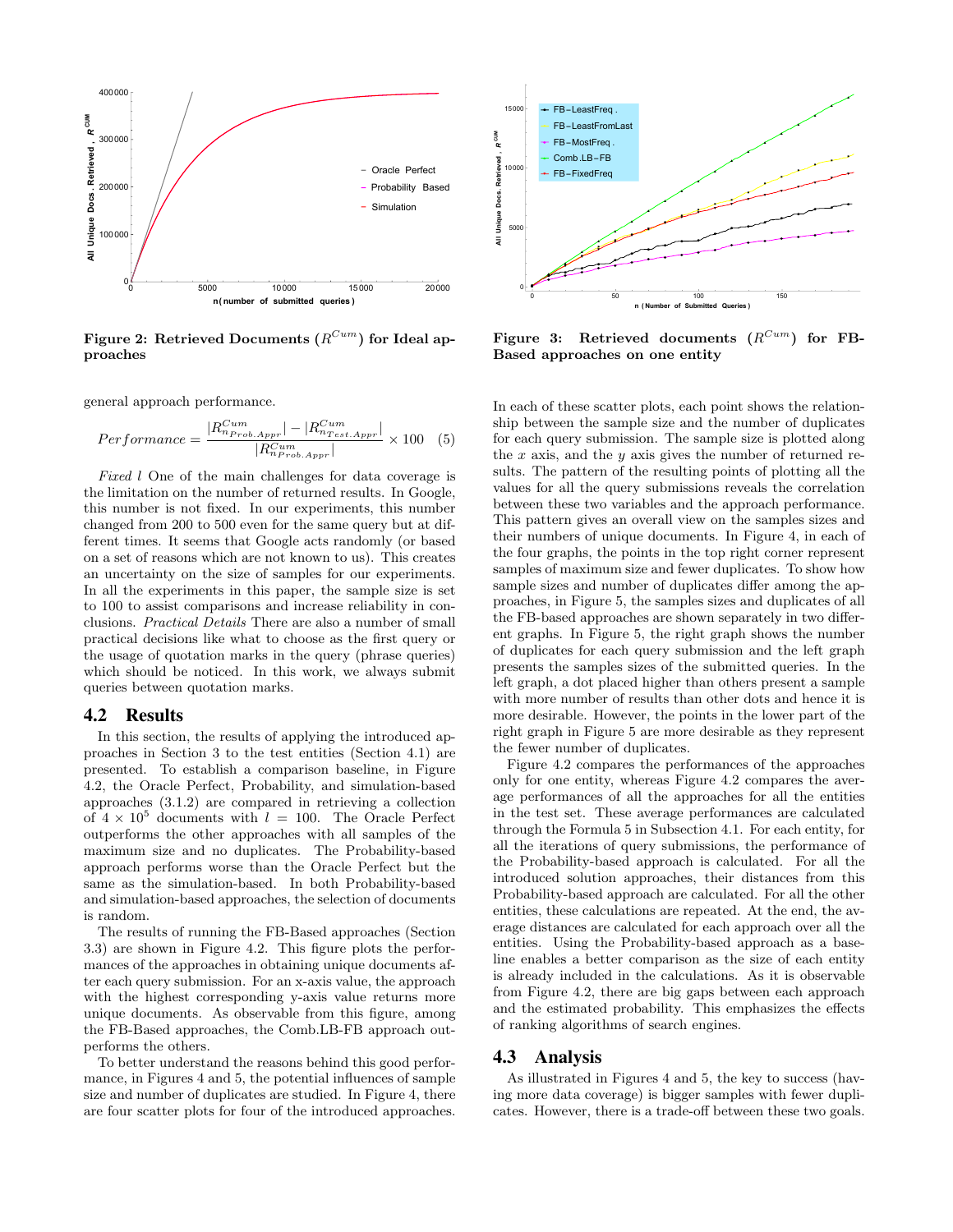

Figure 4: Sample size and unique Docs of generated samples for FB-Based Approaches



Figure 5: Sample size and duplicates of generated samples for FB-Based Approaches

Bigger samples increase the chance of more duplicates. Instead, to reach fewer duplicates, smaller samples are helpful. In the FB-MostFreq. approach (Section 3.3.1), samples are big but but include a lot of duplicates. In the FB-LeastFreq. (Section 3.3.2), this is exactly the other way around.

One way to tackle the challenge of achieving this trade-off is to find a specific word frequency to submit as next query. In the LB-FixedFreq. approach (Section 3.4), different frequencies are applied. In our experiments, we observe that the low and high frequencies yield worse coverage and the highest coverage was the result of submitting words with a frequency derived from Formula 3.

Another way to achieve this trade-off is to counteract the biases of search systems in selecting documents like PageRankgenerated bias in Google. The introduced FB-ListFromLast approach, which is based on this bias removal idea, produced better results than FB-MostFreq and FB-LeastFreq. However, this approach could not outperform the Comb.LB-FB. approach. In Figures 4 and 5, it is observable that the number of duplicates and sample sizes for the Comb.LB-FB. approach are more desirable than the ones in the FB-ListFromLast approach.

Among all the introduced approaches, the Comb.List-FB approach performs the best. In this approach, the queries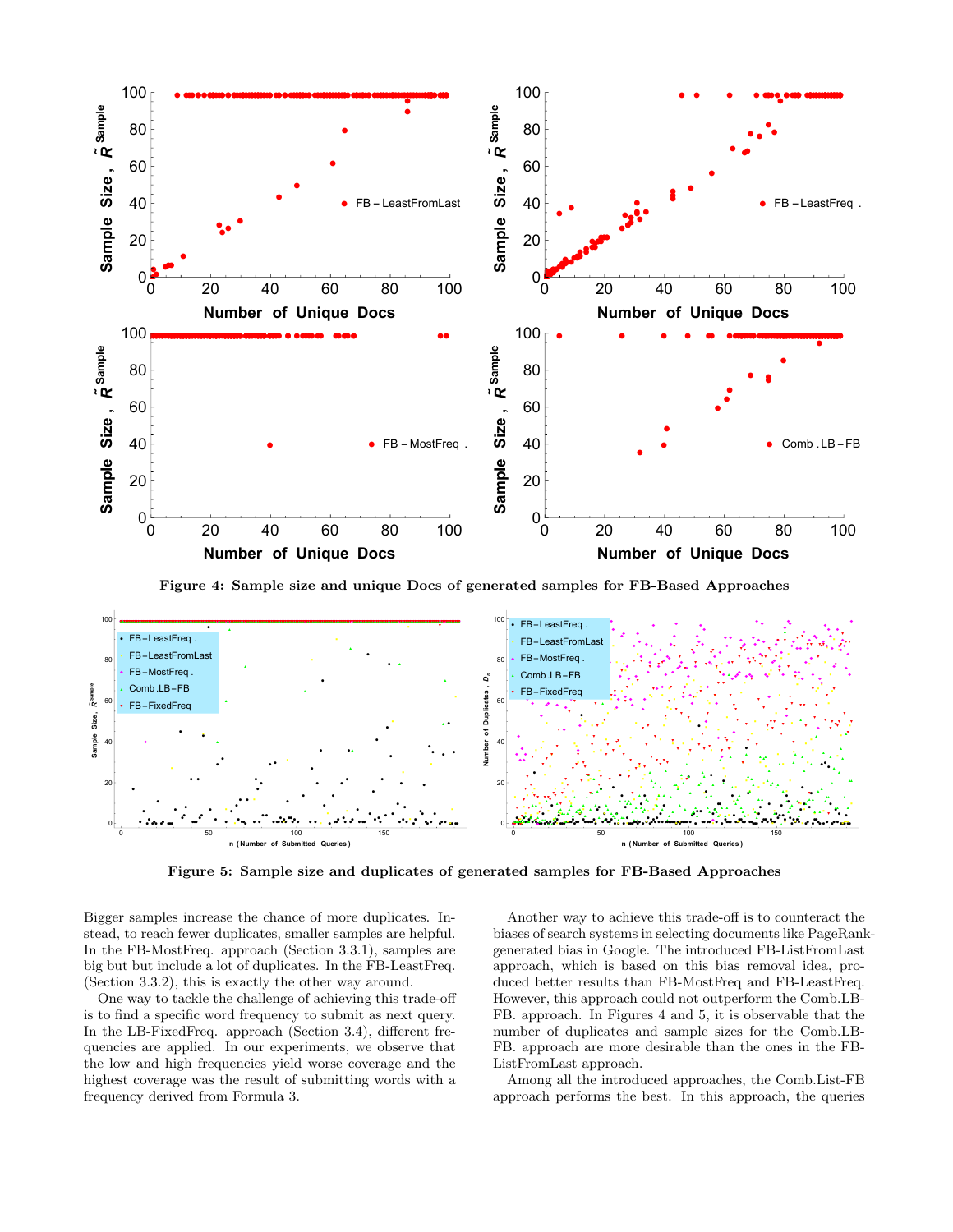

Figure 6: Average Performance For all Queries

submitted in specific frequency are refined to reduce the number of small samples. This causes 10 percent better documents coverage in average for all the submitted entities.

## 5. CONCLUSION AND FUTURE WORK

In this work, we assessed different query generation mechanisms for harvesting a web data source to reach a full data coverage on a given entity. From the experiments, we found that the key to success in these approaches is to send queries which result in the maximum possible number of results with the minimum possible number of documents downloaded in previous query submissions. To have this success factor, we suggested different approaches based on different frequencies and possible dependencies. From these approaches, the Comb.List-FB approach which analysed the retrieved results and combined this analysed information with information from a large external corpus performed the best.

Future Work In addition to word frequency and presence of word in retrieved documents for selecting the best next query to submit, there are a number of issues such as terms distribution in returned documents, their distances, and dependency of candidates to all previously submitted queries which might help in counteracting the search systems biases. The future work can focus on experimenting the effects of these factors. As another next step, the retrieved documents can be disambiguated, analysed, and the entities in those documents can be extracted. For example, searching Vitol results in different topics from a company, to a person. Analysing the returned results by different techniques

like documents clustering helps refining retrieved documents and analysing only the ones of user interest.

## 6. ACKNOWLEDGEMENT

This publication was supported by the Dutch national program COMMIT.

# 7. REFERENCES

- [1] Manuel Alvarez, Juan Raposo, Alberto Pan, Fidel ´ Cacheda, Fernando Bellas, and Víctor Carneiro. Deepbot: a focused crawler for accessing hidden web content. In Proceedings of the 3rd international workshop on Data enginering issues in E-commerce and services: In conjunction with ACM Conference on Electronic Commerce (EC '07), DEECS '07, pages 18–25, New York, NY, USA, 2007. ACM.
- [2] Ziv Bar-Yossef and Maxim Gurevich. Efficient search engine measurements. Proceedings of the 16th international conference on World Wide Web, pages 401–410, 2007.
- [3] Luciano Barbosa and Juliana Freire. Siphoning hidden-web data through keyword-based interfaces. In SBBD, pages 309–321, 2004.
- [4] Krishna Bharat and Andrei Broder. A technique for measuring the relative size and overlap of public web search engines. Comput. Netw. ISDN Syst., 30:379–388, April 1998.
- [5] Michael Cafarella. Extracting and Querying a Comprehensive Web Database. In Proceedings of the